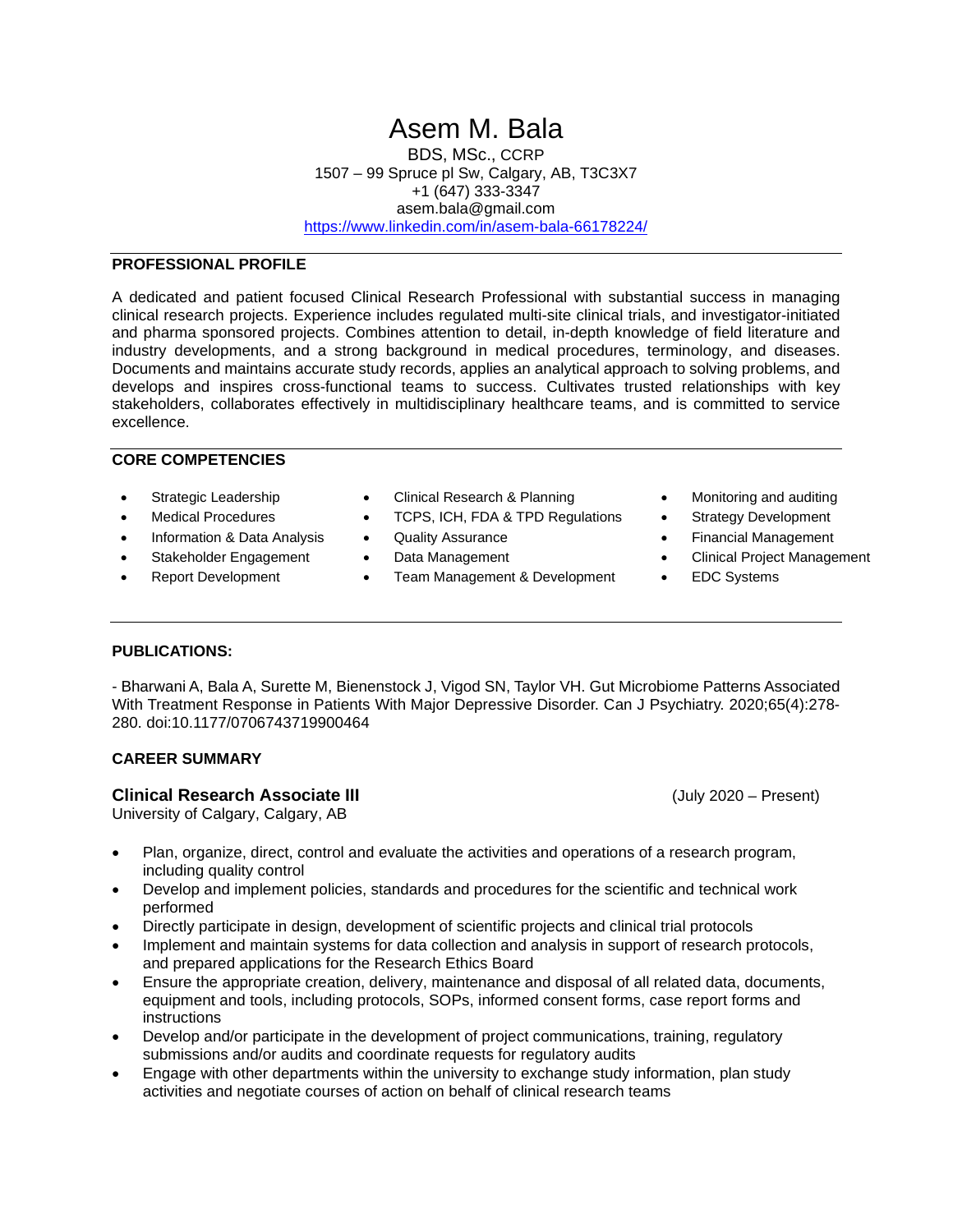# **Clinical Trials and Quality Assurance Specialist** (July 2018 – present)

Women's College Hospital, Toronto, ON

- Lead the WCH Clinical Trials activation process, including the intake, tracking, and review of all clinical trials, conduct of the Trial activation meetings and review of clinical trial agreements and budgets.
- Assess the operational feasibility of clinical trials using WCH's established framework and make recommendations for project approval/execution
- Develop risk mitigation plans and provide recommendations to senior leadership for decision making
- Engage with other departments within the hospital to exchange study information, plan study activities and negotiate courses of action on behalf of clinical research teams
- Liaise with investigators to ensure that trials are conducted in compliance with the approved protocol, Good Clinical Practice (GCP) and applicable regulatory requirements
- Work with the research operations field experts to ensure all project activities comply with applicable regulations, guidelines, and corporate policies
- Develop and/or participate in the development of project communications, training, regulatory submissions and/or audits and coordinate requests for regulatory audits
- Ensure the appropriate creation, delivery, maintenance and disposal of all related data, documents, equipment and tools, including protocols, SOPs, informed consent forms, case report forms and instructions.
- Lead in-house monitoring activities, including but not limited to review of study documentation, source documents and Trial Master File (TMF) verification and conduct of routine monitoring visits and close-out visits to ensure the integrity of the clinical data, adherence to Good Clinical Practice and the study protocol.
- Oversee monitoring visits for non-WCH sponsored trials including escorting the visitor and providing requested information and access as appropriate
- Propose new processes and frameworks to support effective and efficient development and management of clinical trials at WCH

# **Clinical Research Coordinator II** (2015 – July 2018)

Women's College Hospital, Toronto, ON

- Coordinated the launch of research study protocols, and the establishment of operating policies and procedures
- Prepared and processed all documentation required by Health Canada, including CTA , amendments, notifications and serious adverse event reporting
- Implemented and maintained systems for data collection and analysis in support of research protocols, and prepared applications for the Research Ethics Board
- Designed case report forms for each clinical research study optimizing the amount of correct data captured at each patient visit
- Recruited, instructed, and coordinated research subjects and/or volunteers, as appropriate to the specific objectives and work scope of each study
- Supervised and trained junior staff and summer students
- Maintained smooth and efficient day-to-day operations of research and data collection activities
- Served as the primary administrative point of contact for internal Research staff and as the principal operational liaison for other research organizations, funding agencies, and regulatory bodies
- Monitored the progress of research activities, and created and maintained accurate records
- Prepared periodic and ad hoc reports as required by investigators, administrators, funding agencies, and/or regulatory bodies
- Implemented the quality control process throughout the execution of each trial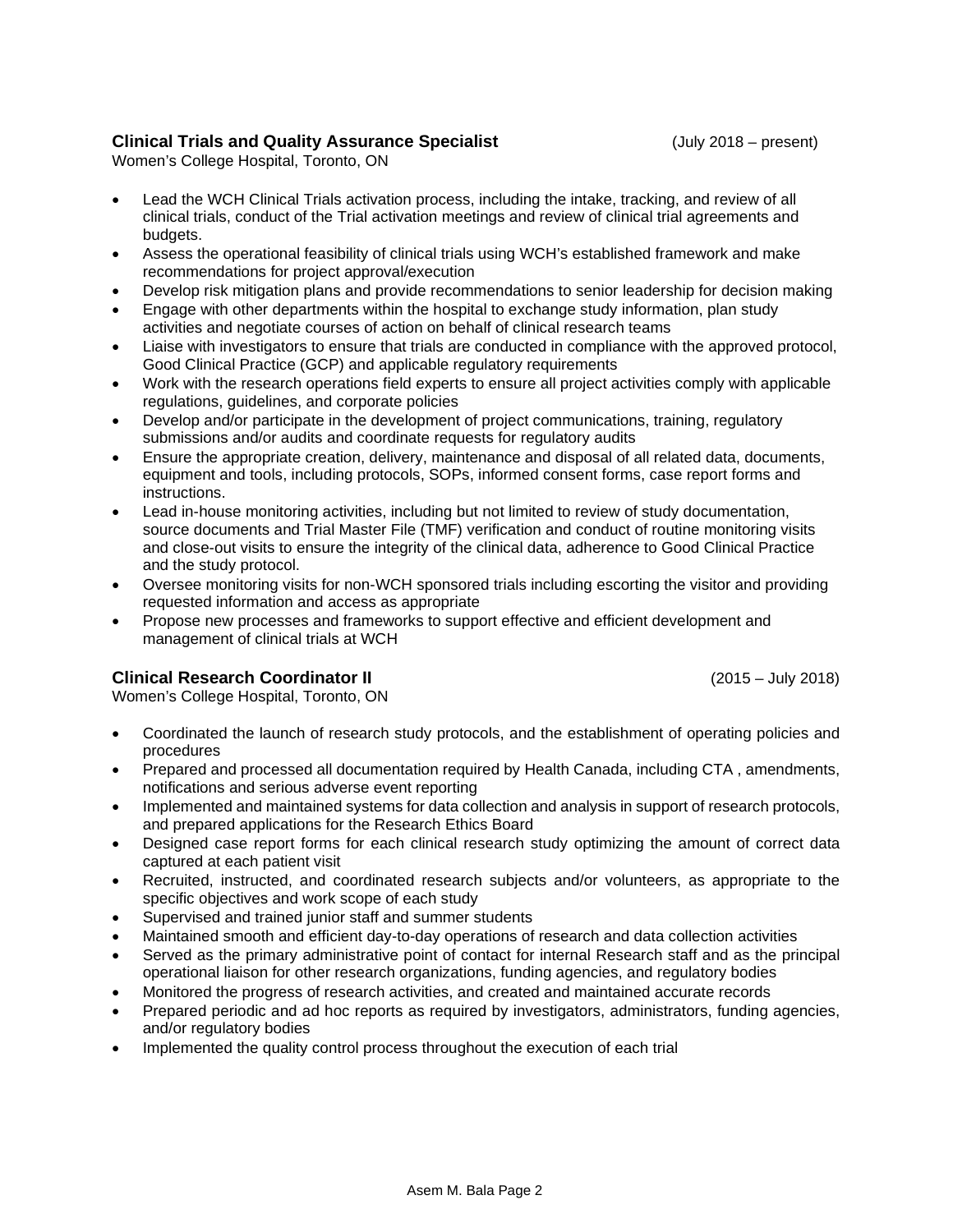# **Clinical Research Coordinator I** (2013 - 2015)

Women's College Hospital, Toronto, ON

- Recruited, instructed, and coordinated research subjects and/or volunteers, as appropriate to the specific objectives and work scope of each study
- Maintained smooth and efficient day-to-day operations of research and data collection activities
- Coordinate, organize and maintain all study documentation including source documentation, case report forms, study and regulatory binders and patient binders.
- Planed/Implemented & Coordinated all aspects of data collection and source documentation as per hospital & ICH/GCP guidelines
- Responsible for regulatory documents to sponsor & REB/IRB
- Reviewed the contract budget for the clinical research trials assigned
- Invoiced sponsors for patient visits according to the research contract budget
- Prepared and processed all documentation through WCH Research Ethic Board, including submissions, continuing reviews, amendments and serious adverse event reporting

# **Clinical Research Coordinator Associate** (2012 - 2013)

PRACS Institute, Toronto, ON

- Conducted study visits procedures and monitored in-house participants
- Assisted with dosing, sampling, and sample processing, and helped with the preparation of the associated paperwork
- Participated in the compilation and maintenance of study binders to ensure content, organization, and timeliness
- Prepared study documents, which included the Study Binder, and Protocol Review
- Ensured compliance with appropriate SOPs, GCP, and ICH guidelines and requirements

# **Clinical Research Assistant** (2012 - 2012)

Pharma-Medica Research Inc., Toronto, ON

- Examined files at different stages of each study for completion, accuracy, and compliance with SOPs and protocols
- Reviewed and documented protocol and SOP deviations as identified by the QC Department and assisted with responses to QA/QC findings
- Ensured that the MLA and other technical staff executed duties in accordance with SOP/GCP requirements
- Provided assistance in the filing of clinical trial documents and in the completion of the master file
- Assisted in all clinic procedures required in each study

# **Family Dentist** (2002 - 2005)

Royal Commission Hospital, Jubail & Yanbu, Kingdom of Saudi Arabia

- Successfully oversaw operations at a two-unit clinic in the Dental Center of the Hospital
- Provided general dental treatment to patients of all ages, and instructed school age children in good oral health

# **Assistant Medical Director** (2001 - 2002)

Khartoum Dental Teaching Hospital, Khartoum, Sudan

• Contributed to the development of strategic plans and to overall Hospital management